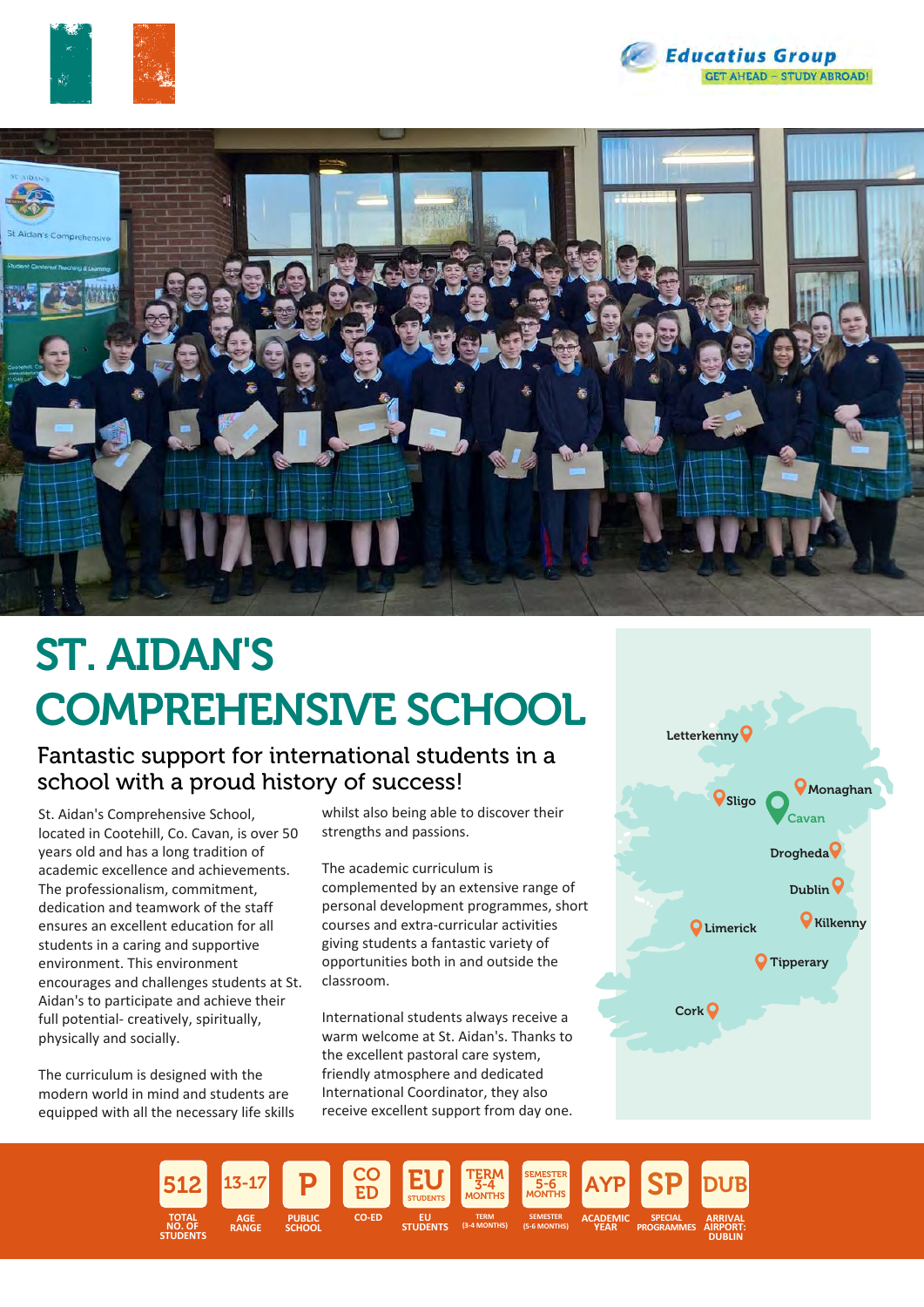

# ST. AIDAN'S COMPREHENSIVE SCHOOL

## STUDY OPPORTUNITIES

Junior Cycle (Junior Certificate) Transition Year Senior Cycle (Leaving Certificate)





# SCHOOL SUBJECTS

# JUNIOR CYCLE SUBJECTS

#### **Core Subjects:**

English, Maths, History, Geography, Science, Civic Social & Political Education, Social Personal & Health Education, Physical Education, Religious Education, Modern Language: French, Spanish or German

#### **Optional Subjects:**

Art, Business Studies, Home Economics, Music, Technical Graphics, Materials Technology (Wood), Metalwork

## SENIOR CYCLE SUBJECTS

**Core Subjects:** English, Maths, Physical Education, Religious Education, Careers Guidance

#### **Optional Subjects:**

Biology, Chemistry, Physics, Agricultural Science, History, Geography, Art, Business Studies, Accounting, Home Economics, Design & Communication Graphics, Computer Science, Construction Studies, Engineering, French, Spanish, German